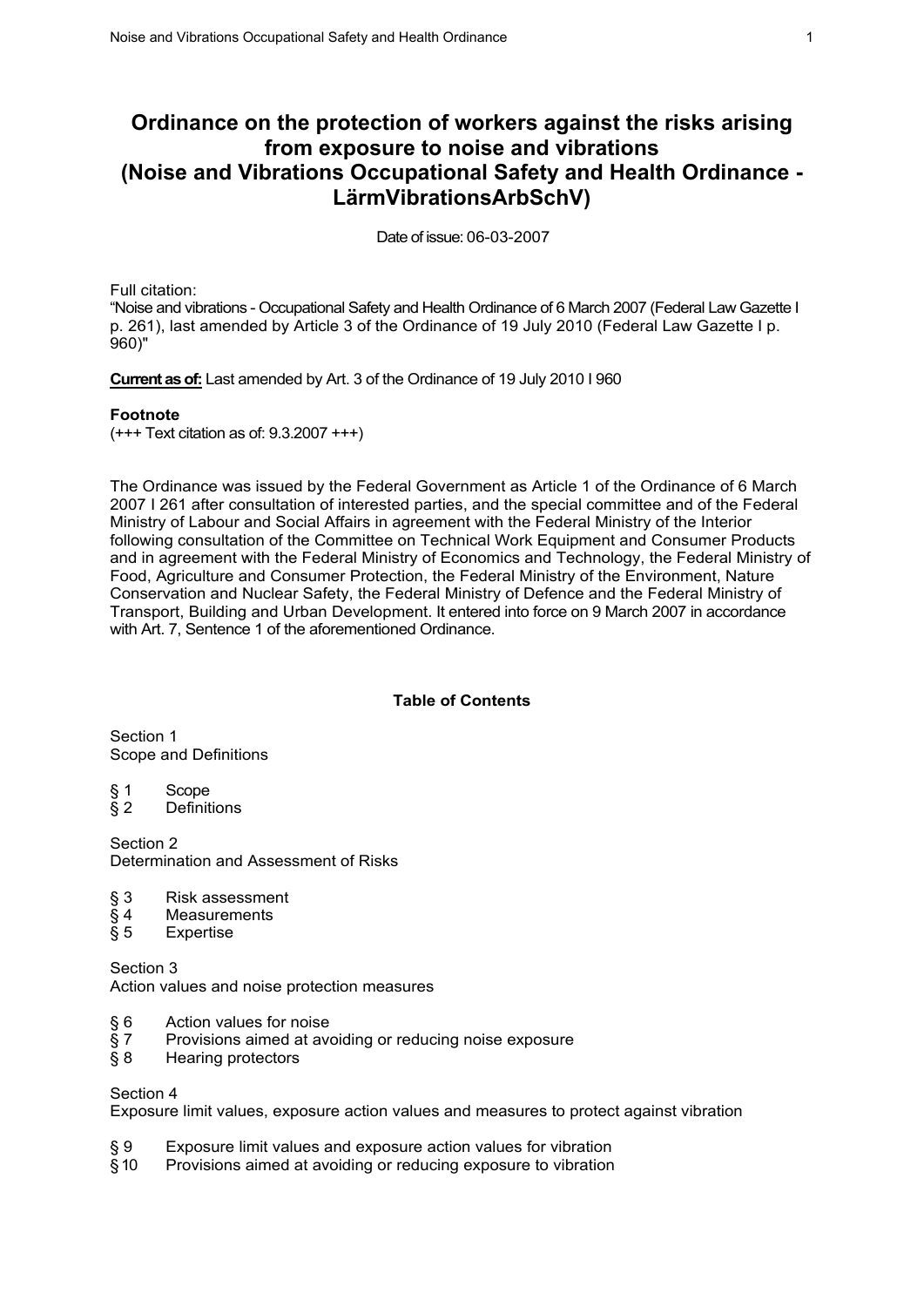Section 5

Training of employees; advice from the Safety and Health Commission

- §11 Training of workers
- § 12 Advice from the Safety and Health Commission<br>§ 13 deleted
- § 13 deleted
- § 14 deleted

Section 6 Derogations, criminal and administrative offences

- 
- § 15 Derogations<br>§ 16 Administrativ  $§$  16 Administrative and criminal offences<br> $§$  17 Transitional provisions
- § 17 Transitional provisions

Annex Vibration

## **Section 1**

## **Scope and Definitions**

### **Article 1 Scope**

(1) The purpose of this ordinance is to protect workers from risks to their health and safety arising or likely to arise from noise or vibration at work.

(2) This ordinance shall not apply to establishments subject to the Federal Mining Act.

(3) For imperative reasons of overriding public interest, in particular national defence or the fulfilment of intergovernmental obligations of the Federal Republic of Germany, the Federal Ministry of Defence may permit derogations from the provisions of this ordinance in respect of workers who are or are likely to be exposed to noise or vibration. In this case alternative ways of guaranteeing the safety and health of workers under this ordinance shall be specified at the same time.

#### **Article 2 Definitions**

(1) Noise within the meaning of this ordinance is any sound that may cause hearing impairment or any other direct or indirect risk to the safety and health of workers.

(2) The daily noise exposure level  $(L_{Ex,8h})$  is the time-weighted average of the noise exposure levels on the basis of an eight-hour shift. It comprises all noise events occurring at the workplace.

(3) The weekly noise exposure level  $(L_{EX,40h})$  is the time-weighted average of the noise exposure levels based on a 40-hour-week.

(4) The peak sound pressure level  $(L_{\text{DC},\text{peak}})$  is the maximum value of the instantaneous sound pressure level.

(5) Vibration means any mechanical vibration transmitted into the human body through an object and entailing a direct or indirect risk to the safety and health of workers. It includes in particular

- 1. mechanical vibration that, when transmitted to the human hand-arm system, entails, or may entail, risks to the health and safety of workers, in particular bone or joint, vascular or neurological disorders, and
- 2. mechanical vibration that, when transmitted to the whole body, entails risks to the health and safety of workers (whole-body vibration), in particular lower-back morbidity and trauma of the spine.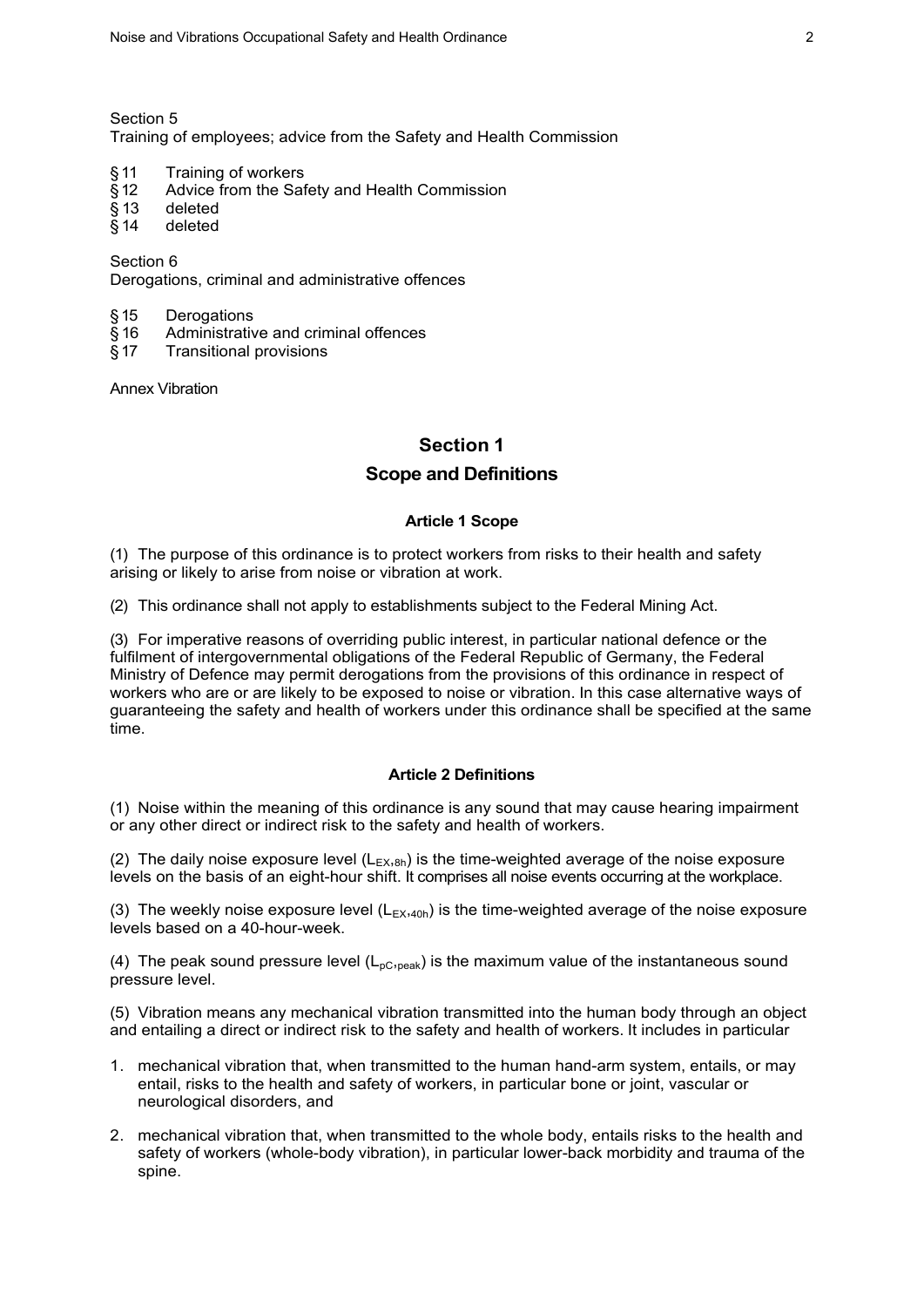(6) The daily vibration exposure value A(8) is the time-weighted average value for hand-arm vibration in accordance with No. 1.1 of the Annex and for whole-body in accordance with No. 2.1 of the Annex, based on an eight-hour shift.

(7) State of the art means the developmental stage of advanced processes, facilities or operational methods which seems to guarantee the practical suitability of a particular measure to protect the health and safety of workers. When determining the state of the art, special consideration shall be given to comparable processes, facilities or operational methods that have proved successful in practical operation. The same shall apply to requirements in terms of occupational medicine and hygiene at work.

(8) Pupils, students and other persons in education institutions where they are exposed to noise and vibration, shall be deemed to be equivalent to workers.

# **Section 2**

### **Determination and Assessment of Risks; Measurements**

#### **Article 3 Risk Assessment**

(1) When assessing working conditions in accordance with Section 5 of the Occupational Safety and Health Act, the employer shall first ascertain whether workers are exposed or may be exposed to noise or vibration. If this proves to be the case, he shall carry out an assessment of all risks for the health and safety of workers arising from such conditions. For this purpose the employer shall identify and assess existing workplace exposures. The employer may obtain the necessary information from the manufacturer or distributor of work equipment or any other readily accessible source. If compliance with the exposure limit values and the exposure action values cannot be reliably determined, the assessment of the exposure level shall be carried out on the basis of measurement. In the light of the results of risk assessment the employers shall define protective measures reflecting the state of the art.

(2) Risk assessment pursuant to paragraph 1 shall include in particular,

1. in the case of workers' exposure to noise,

- a) the type, level and duration of exposure to noise
- b) the exposure action values referred to in Article 6, sentence 1 and the exposure values referred to in Article 8, paragraph 2,
- c) the existence of alternative work equipment and machinery reducing the exposure level of workers (substitution testing),
- d) Findings obtained from preventive occupational health care including information that is published and generally accessible,
- e) the extension of workplace exposure beyond an eight-hour shift
- f) the availability and effectiveness of hearing protectors,
- g) the effects concerning the health and safety of workers belonging to particularly sensitive risk groups, and
- h) information on noise emission provided by manufacturers
- 2. in the case of workers' exposure to vibration
	- a) the type, level and duration of exposure to vibration, including specific working conditions such as low temperatures,
	- b) the exposure limit values and action values in accordance with Article 9, paragraphs 1 and 2
	- c) the existence of alternative work equipment and appliances reducing the exposure level of workers (substitution testing),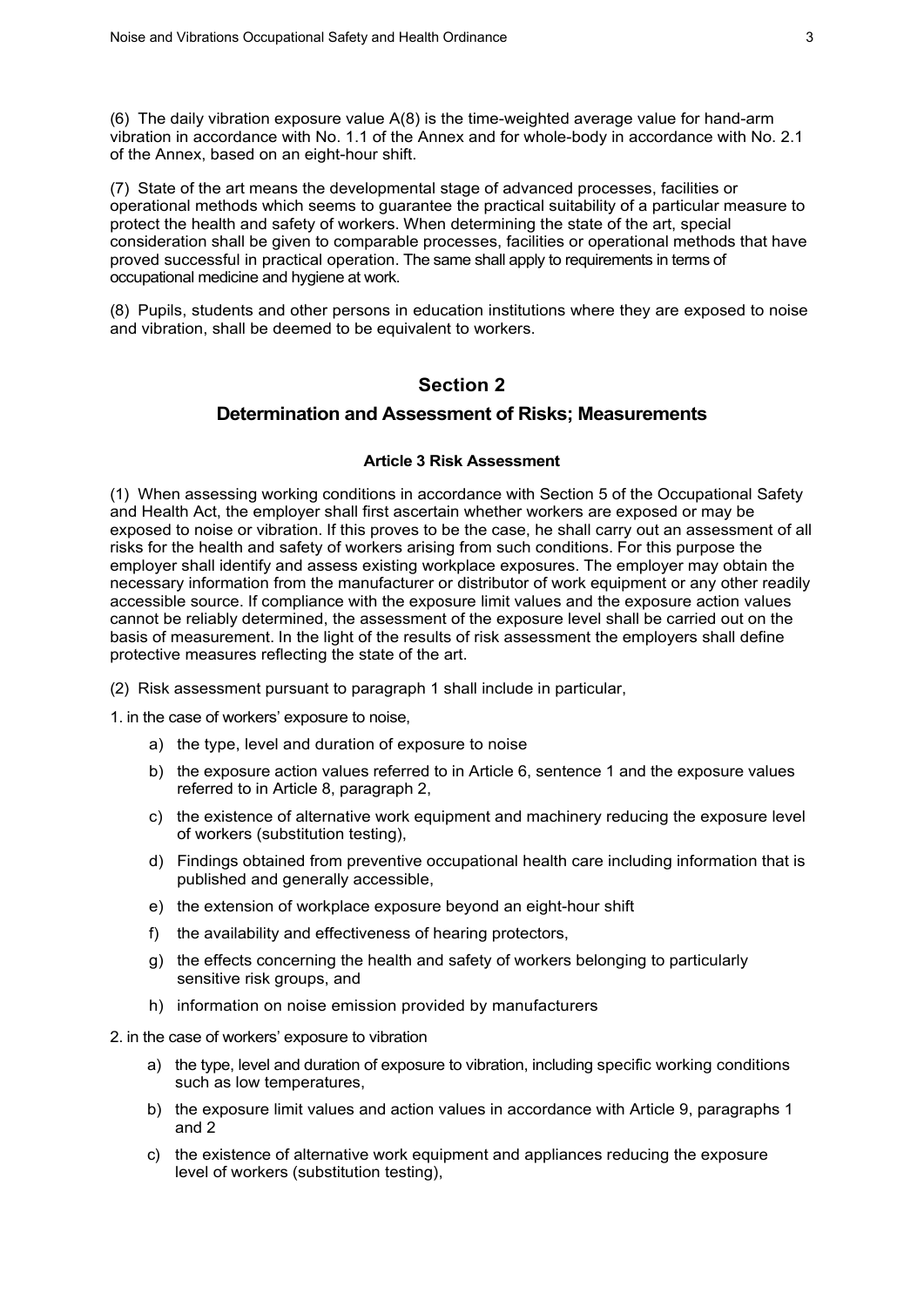- d) Findings obtained from health surveillance including information that is published and generally accessible,
- e) the extension of workplace exposure beyond an eight-hour shift
- f) the effects concerning the health and safety of workers belonging to particularly sensitive risk groups, and
- g) information on vibration emission provided by manufacturers.

(3) The risks arising from exposure to noise or vibration shall be assessed separately and shall be brought together in a single risk assessment. The risk assessment shall take account of possible interactions or combined effects. As far as technically feasible, this applies in particular to activities involving simultaneous exposure to noise, work-related ototoxic substances or vibration. Account shall also be taken of indirect effects on the health and safety of workers, caused, for example, by interactions between noise and warning signals or other sounds whose acoustic perception is necessary to avoid risks. In the case of activities demanding a high level of concentration and attention, interference and negative effects caused by noise or vibration shall be taken into account.

(4) The employer shall document the risk assessment regardless of the number of workers. In the documentation an indication must be given of the risks that may arise at the workplace and the measures that need to be taken to avoid or minimise risks to the safety and health of workers. The risk assessment shall be kept up-to-date, when significant changes in working conditions or the results of health surveillance show it to be necessary.

### **Article 4 Measurements**

(1) The employer shall ensure that the measurements are carried out in conformity with the state of the art. To this end

- 1. measurement methods and apparatus shall be adapted to the prevailing workplace and exposure conditions; this concerns in particular the characteristics of the noise or vibration to be measured, the length of exposure and ambient factors, and
- 2. measurement methods and apparatus shall make it possible to determine the respective physical parameters and to decide whether the exposure action values and the exposure limit values referred to in Articles 6 and 9 are met.

The measurements to be taken may include sampling, which shall be representative of the personal exposure of a worker. The employer shall retain records in a suitable form of the results obtained from the measurements for at least 30 years so as to permit consultation at a later stage.

(2) In addition to the requirements set out in paragraph 1, measurements to determine exposure to vibration shall be carried out in accordance with Nos. 1.2 and 2.2 of the Annex.

### **Article 5 Expertise**

The employer shall ensure that the risk assessment is only carried out by competent persons. If the employer himself does not have the necessary knowledge, he shall seek expert advice. Competent persons are in particular company doctors and occupational safety experts.

The employer may entrust the performance of measurements only to persons who have the necessary competence and the required apparatus.

# **Section 3**

# **Exposure Action Values and Noise Protection Measures**

### **Article 6 Action values for noise**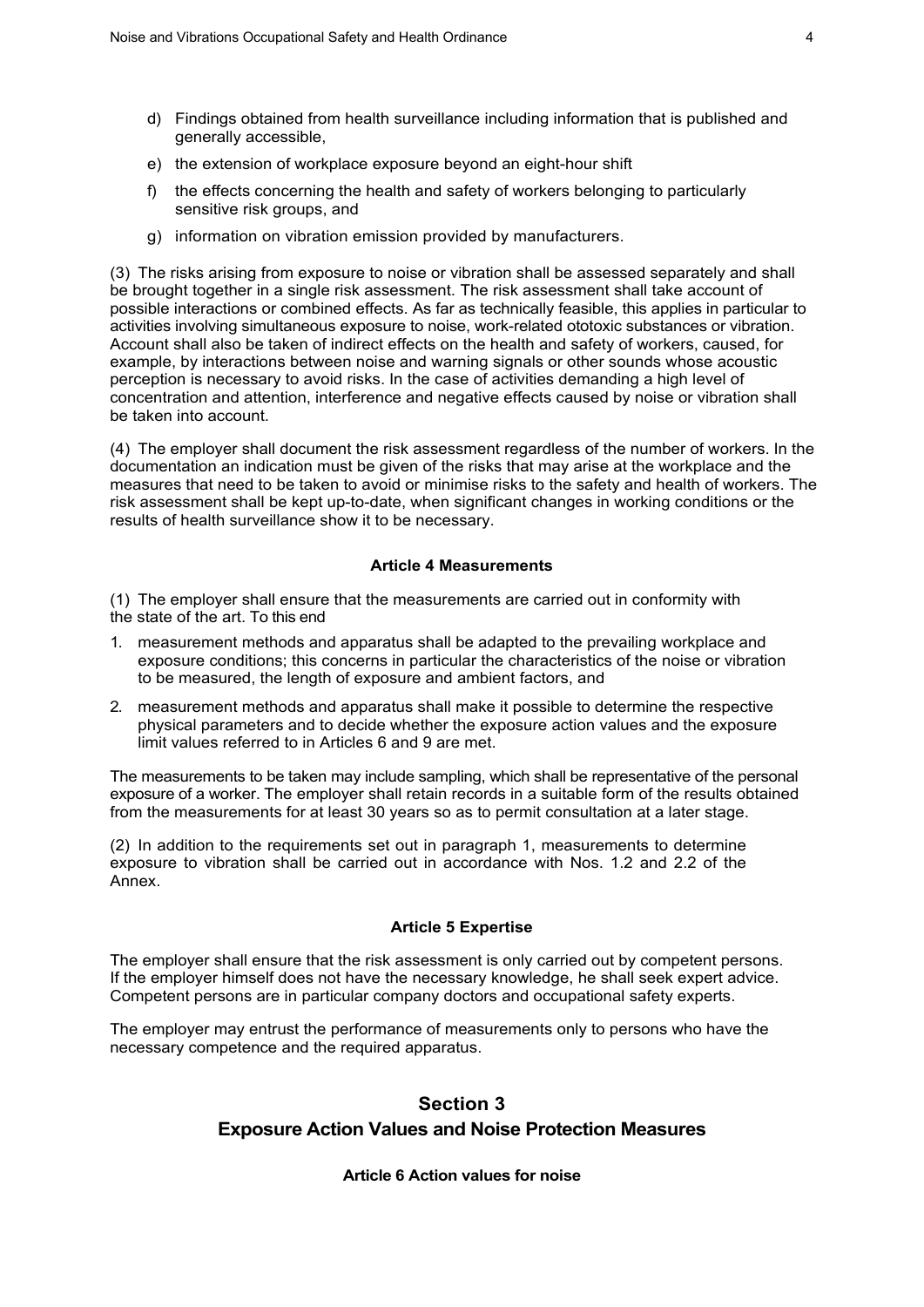The action values in respect of the daily noise exposure levels and peak sound pressure level are as follows:

- 1. Upper exposure action values:  $L_{EX,8h}$  = 85 dB(A) and  $L_{\text{nc},\text{peak}}$  = 137 dB(C) respectively,
- 2. Lower exposure action values:  $L_{EX,8h}$  = 80 dB(A) and  $L_{\text{pC,peak}}$  = 135 dB(C) respectively,

When applying the action values the attenuation provided by individual hearing protectors worn by the worker shall not be taken into account.

#### **Article 7 Provisions aimed at avoiding or reducing noise exposure**

(1) The employer shall implement the protection measures set forth in Article 3, paragraph 1, sentence 6 in accordance with the state of the art to ensure that risks for the workers are eliminated or reduced to a minimum. The following order of priority shall be taken into account:

- 1. Noise emission shall be eliminated at its source or reduced to a minimum. Technical measures shall take precedence over organisational measures.
- 2. Measures pursuant to No.1 of this paragraph shall have priority over the use of hearing protectors provided for in Article 8.
- (2) Measures pursuant to paragraph 1 shall include in particular:
- 1. other working methods that reduce the exposure of workers to noise,
- 2. in selecting and using new or existing work equipment consideration shall primarily be given to noise reduction.
- 3. low noise design and layout of workplaces and workstations,
- 4. technical measures to reduce airborne noise, e.g. by shields or enclosures, and to reduce structure-borne noise, e.g. by absorption, insulation or isolation.
- 5. maintenance programmes for work equipment, workplaces and installations,
- 6. organisation of work to reduce noise by limiting the duration and intensity of the exposure and work schedules allowing for adequate periods without harmful exposure.

(3) In rest rooms exposure to noise shall be reduced as far as possible bearing in mind the rest rooms' purpose and conditions of use.

(4) Work areas in which one of the upper action values ( $L_{EX,8h}$ ,  $L_{DC,peak}$ ) is likely to be exceeded shall be marked by the employer as noise areas and shall be delimited, where technically feasible. Workers may only enter these areas if access is necessitated by the work process and if they are using suitable personal protective equipment; paragraph 1 shall remain unaffected.

(5) Where one of the upper exposure action values is exceeded, the employer shall establish and implement a programme of technical and organisational measures intended to reduce noise exposure, taking into account in particular paragraphs 1 and 2.

#### **Article 8 Hearing protection**

(1) Where the lower exposure action values referred to in Article 6, sentence 1, No. 2 are not complied with despite the implementation of measures pursuant to Article 7 paragraph 1, the employer shall provide workers with suitable individual hearing protectors satisfying the requirements set forth in paragraph 2 of this Article.

(2) The individual hearing protectors shall be so selected by the employer as to ensure that by using them the risk to hearing is eliminated or reduced to a minimum. It shall be ensured that, taking into account the attenuation provided by the hearing protectors, the worker's exposure to noise does not exceed the maximum permissible exposure values  $L_{FX,8h} = 85$  dB(A), or  $L_{pC,peak} =$ 137 dB(C) respectively.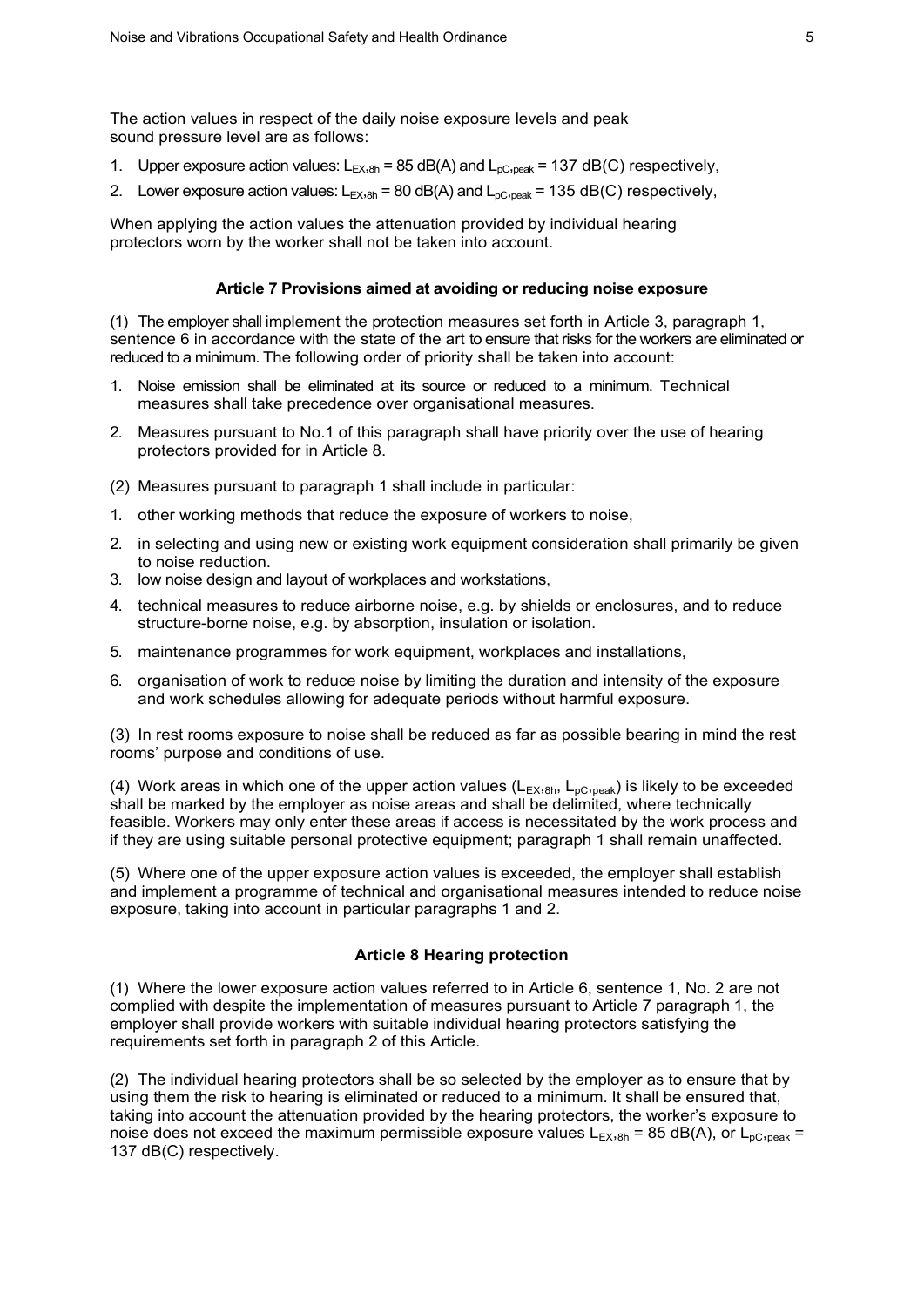(3) Where noise exposure at the workplace matches or exceeds one of the upper exposure action values, the employer shall ensure that the workers' individual hearing protectors are used as intended.

(4) The condition of the selected individual hearing protectors shall be checked at regular intervals. If the employer finds that the requirements set out in paragraph 2, sentence 2 of this Article are not complied with, he shall immediately identify the reasons for non-compliance and take the necessary measures to ensure permanent compliance with the requirements.

# **Section 4**

## **Exposure Limit Values, Action Values, and Vibration Protection Measures**

#### **Article 9 Exposure limit values and action values for vibration**

- (1) For hand-arm vibration
- 1. the exposure limit value is  $A(8) = 5$  m/s<sup>2</sup> and
- 2. the action value is  $A(8) = 2.5$  m/s<sup>2</sup>.

Workers' exposure to hand-arm vibration shall be determined and assessed on the basis of the provisions of No.1 of the Annex.

- (2) For whole-body vibration
- 1. the exposure limit value  $A(8) = 1,15$  m/s<sup>2</sup> on the X and Y axes and  $A(8) = 0,8$  m/s<sup>2</sup> on the Z axis and
- 2. the action value is  $A(8) = 0.5$  m/s<sup>2</sup>.

Workers' exposure to whole-body vibration shall be determined and assessed on the basis of the provisions of No.2 of the Annex.

#### **Article 10 Provisions aimed at avoiding or reducing exposure to vibration**

(1) The employer shall implement the protection measures set forth in Article 3 paragraph 1 sentence 6 taking in accordance with the state of the art so as to ensure that risks for the workers are eliminated or reduced to a minimum. Vibration shall be eliminated at its source or reduced to a minimum. Technical measures to reduce vibration shall take precedence over organisational measures.

- (2) Measures pursuant to paragraph 1 shall include in particular:
- 1. other working methods producing less exposure to vibration.
- 2. Selection and use of new or existing work equipment of appropriate ergonomic design and, taking account of the work to be done, producing the least possible vibration, e.g. vibrationdamped hand-held or hand-guided work machines which reduce the vibration transmitted to the hand-arm system,
- 3. the provision of auxiliary equipment that reduces health hazards caused by vibration, such as seats that effectively reduce whole-body vibration,
- 4. maintenance programmes for work equipment, workstations and installations and driving surfaces,
- 5. the design and layout of workplaces and workstations,
- 6. training to instruct workers to operate work equipment safely and with a low level of vibration
- 7. limitation of the duration and intensity of the exposure,
- 8. work schedules allowing for adequate periods without harmful exposure, and
- 9. the provision of clothing to protect exposed workers from cold and damp.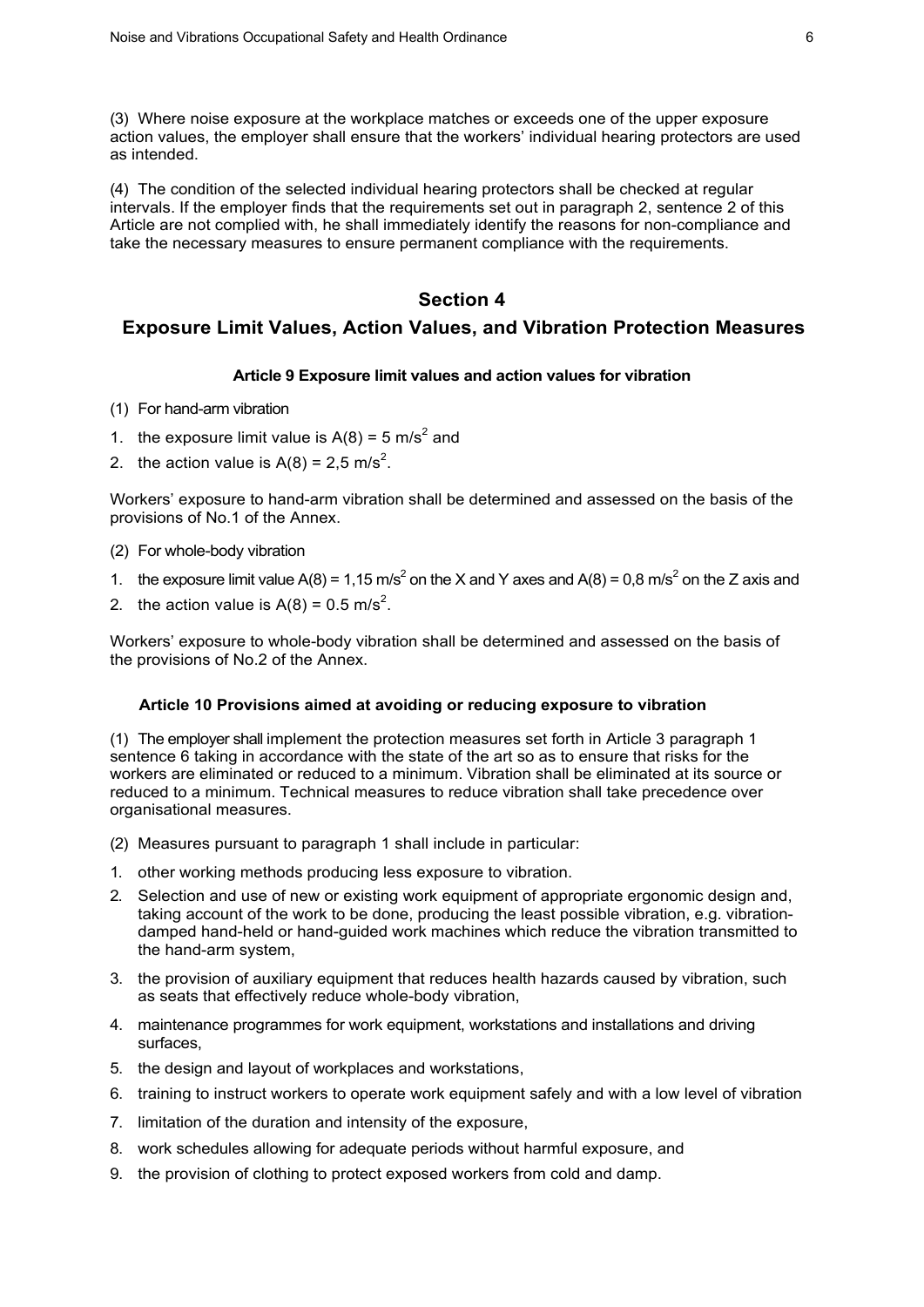(3) Particularly by implementing the measures referred to in paragraph 1 of this Article, the employer shall ensure that in the case of exposure of workers to vibration, the exposure limit values set out in Article 9 paragraph 1, sentence 1, No. 1 and Article 9, paragraph 2, sentence 1, No. 1 are not exceeded. If, despite the measures taken, the exposure limit values are exceeded, the employer shall immediately identify the reasons and take further action to reduce exposure below the exposure limit values and to prevent the limit values from being exceeded again.

(4) Where the exposure limit values and action values set out in Article 9, paragraph 1, sentence 1, No. 2 or Article 9, paragraph 2, sentence 1, No.2 are exceeded, the employer shall establish and implement a programme of technical and organisational measures intended to reduce exposure to vibration, taking into account in particular the measures referred to in paragraph 2.

# **Section 5**

# **Worker Training; Advice from the Safety and Health Commission**

### **Article 11 Worker training**

(1) Where, in the case of exposure to noise, the lower exposure action values set out in Article 6, sentence 1, No.2, or, in the case of exposure to vibration, the exposure action values set out in Article 9, paragraph 1, sentence 1, No. 2, or Article 9, paragraph 2, sentence 1, No.2 are reached or exceeded, the employer shall ensure that the workers concerned receive training relating to the outcome of the risk assessment and informing them on the risks associated with the exposure. The training shall be provided before the commencement of employment and in regular intervals thereafter, and it shall be provided whenever major modifications of the harmful activity occur.

(2) The employer shall ensure that training pursuant to paragraph 1 of this Article is provided in a form and language understandable to the workers and that it includes in particular information on:

- 1. the nature of the risk
- 2. the measures taken to eliminate or minimise the risk taking account of the workplace conditions;
- 3. the exposure limit values and the exposure action values;
- 4. the results of exposure assessment together with an explanation of their significance and an assessment of associated potential risks and health effects;
- 5. the correct use of personal protective equipment
- 6. the circumstances in which workers are entitled to health surveillance, and the purpose of health surveillance;
- 7. the proper use of work equipment and safe working practices to minimise exposure;
- 8. Advice on how to detect and report possible damage to health;

(3) To allow an early detection of health disorders caused by noise or vibration, the employer shall ensure that when the lower exposure action values for noise or the exposure action values for vibration are exceeded, the workers concerned receive general occupational health counselling. Where necessary for medical reasons, occupational health counselling shall be provided in which the medical doctor referred to in Article 7, paragraph 1 of the Ordinance on Preventive Occupational Medicine shall participate. Occupational health counselling may be provided as part of the training in accordance with paragraph 1 of this Article.

#### **Article 12 Advice from the Safety and Health Commission**

The Committee referred to in Article 24 of the Industrial Safety Ordinance shall advise the Federal Ministry of Labour and Social Affairs also on safety and health issues related to the risks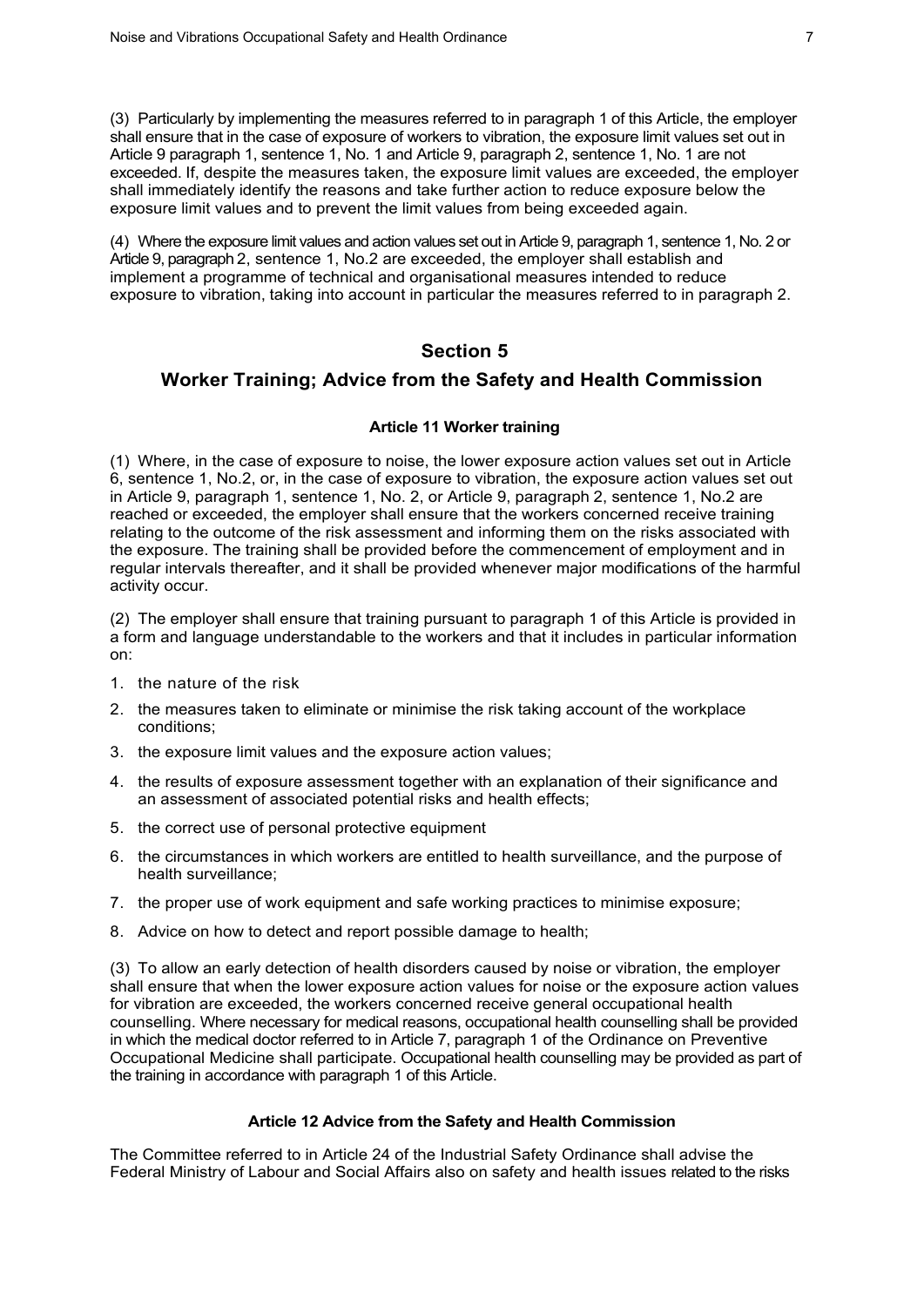caused by noise or vibration. Article 24, paragraphs 4 and 5 of the Industrial Safety Ordinance shall apply mutatis mutandis.

#### **Article 13 (deleted)**

#### **Article 14 (deleted)**

# **Section 6**

# **Derogations, Criminal and Administrative Offences**

### **Article 15 Derogations**

(1) Upon written application by the employer the competent authority may grant derogations from the provisions of Articles 7 and 10 provided that the implementation of the provision would lead to unreasonable hardship in individual cases and that the derogation is compatible with the safety of the workers concerned. Such derogations may be accompanied by ancillary provisions which guarantee, taking into account the special circumstances, that the resulting risks are reduced to a minimum. Such derogations shall be reviewed every four years and withdrawn as soon as the justifying circumstances no longer obtain. The employer's application shall contain information on

- 1. the risk assessment and documentation thereof;
- 2. the nature, extent and duration of the identified exposure;
- 3. the measurement results;
- 4. the state of the art regarding activities and work processes and on technical, organisational and personal protection measures;
- 5. proposed solutions and a time schedule for the reduction of workers' exposure in order to comply with the exposure limit values and exposure action values.
- 6. (deleted)

A derogation in accordance with the first sentence may also be applied for pursuant to other legal provisions in the context of an administrative procedure.

(2) At the request of the employer the competent authority may, for the purposes of applying the exposure limit values and the exposure action values, permit that for activities where daily noise exposure varies markedly from one working day to the next, the weekly noise exposure level is used in place of the daily noise exposure level to assess the levels of noise to which workers are exposed, on condition that

- 1. the weekly noise exposure level as shown by adequate monitoring does not exceed the exposure value  $L_{EX,40h}$  = 85 dB(A); and
- 2. appropriate measures are taken in order to reduce the risk associated with these activities to a minimum.

#### **Article 16 Administrative and criminal offences**

- (1) Persons, who, deliberately or through negligence,
- 1. violate Article 3 paragraph 1 sentence 2 by not identifying and assessing the existing exposure to the extent specified in paragraph 2 of Article 3;
- 2. violate Article 3 paragraph 4, sentence 1 by not documenting a risk assessment, or violate Article 3 paragraph 4 sentence 2 by not stating in the documentation the information specified in that paragraph;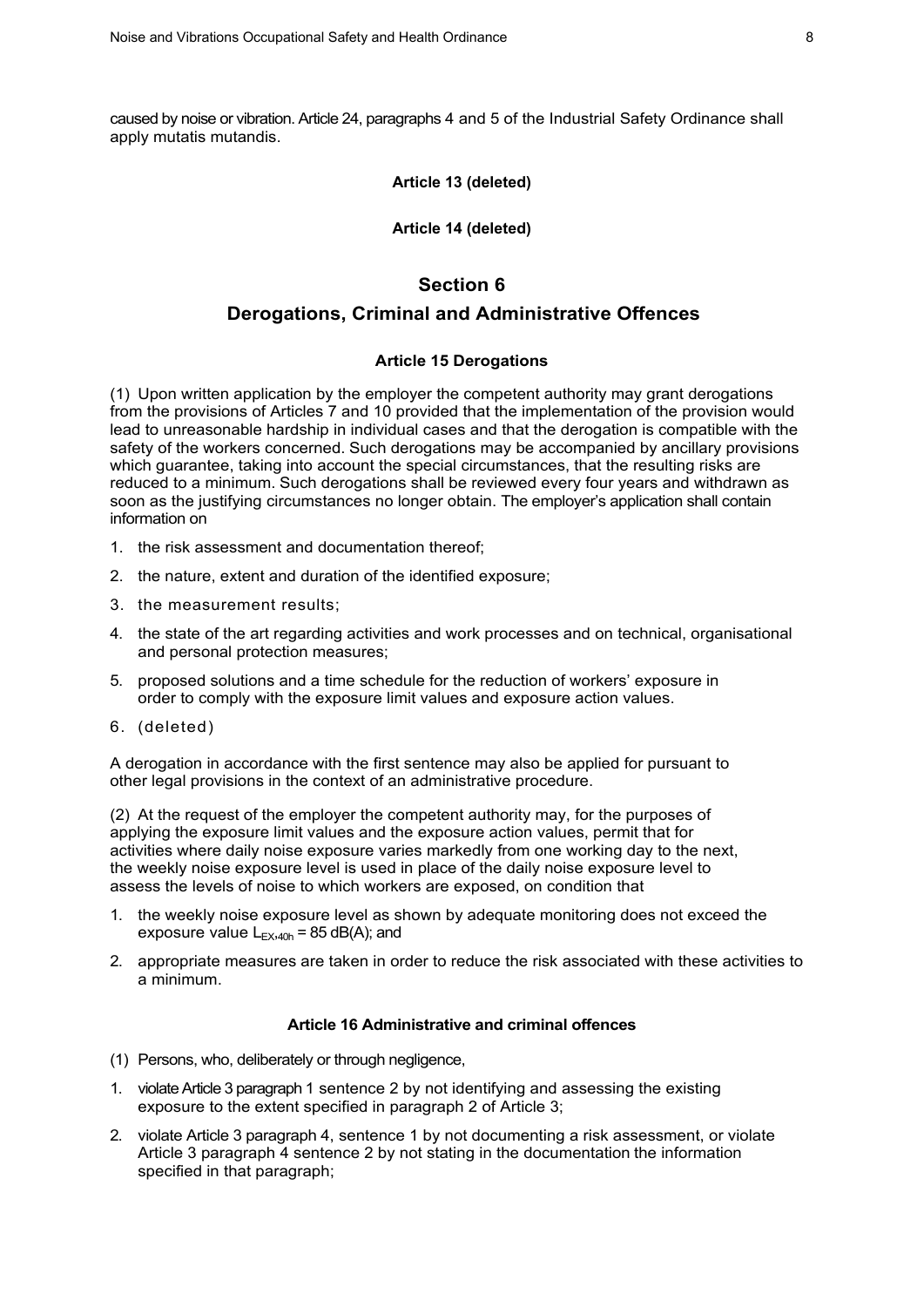- 3. violate Article 4, paragraph 1, sentence 1 in conjunction with sentence 2 by not ensuring that measurements are carried out according to the state of the art, or violates Article 4 paragraph 1 sentence 4 by not recording the measurement results;
- 4. violates Article 5, sentence 1 by not ensuring that the risk assessment is carried out by competent persons, or violates Article 5, sentence 4 by not entrusting the performance of measurements to persons referred to in that paragraph;
- 5. violate Article 7, paragraph 4, sentence 1 by not marking or delimiting work areas;
- 6. violate Article 7, paragraph 5, sentence 1 by not implementing a programme of technical and organisational measures intended to reduce noise exposure;
- 7. violate Article 8, paragraph 1 in conjunction with paragraph 2 by not providing the hearing protectors specified therein;
- 8. violate Article 8, paragraph 3 by not ensuring that the workers' hearing protectors referred to therein are used as intended;
- 9. violate Article 10, paragraph 3, sentence 1 by not ensuring that the exposure limit values referred to in Article 9, paragraph 1 sentence 1, No. 1 or Article 9, paragraph 2, sentence 1, No. 1 are not exceeded.
- 10. violate Article 10, paragraph 4, sentence 1 by not implementing a programme of technical and organisational measures intended to reduce noise exposure.
- 11. violate Article 11, paragraph 1 by not ensuring that workers receive training relating to the outcome of the risk assessment and providing the information specified in Article 11, paragraph 2.
- 12. deleted
- 13. deleted

shall be guilty of an administrative offence within the meaning of Section 25, Paragraph 1, number 1 of the Act on the Safety and Health at work.

(2) Persons who, by a deliberate act referred to in paragraph 1 above, put at risk the life or health of a worker shall be guilty of a criminal offence within the meaning of Section 26, number 2 of the Act on Safety and Health at Work.

#### **Article 17 Transitional provisions**

(1) In the music and entertainment sectors this Ordinance shall only be applicable from 15 February 2008.

(2) In derogation from Article 9, paragraph 2, No. 1. the exposure limit value on the z-axis shall, until 1 July 2011, be A(8)=1,15 m/s<sup>2</sup> for whole-body vibration in the case of military equipment of the Federal Armed Forces which was first put into operation before 1 July 2007.

(3) In derogation from Article 9, paragraph 2, No.1, the exposure limit value for whole-body vibration in z axis of A(8) = 0,8 m/s<sup>2</sup> may, until 31 December 2011, be exceeded up to a maximum level of 1,15 m/s<sup>2</sup> on 30 days per year in the case of activities involving the use of construction machinery and equipment manufactured before the year 1997 where compliance with the exposure limit value set out in Article 9 paragraph 2, No. 1 is not feasible despite all measures provided for by this Ordinance.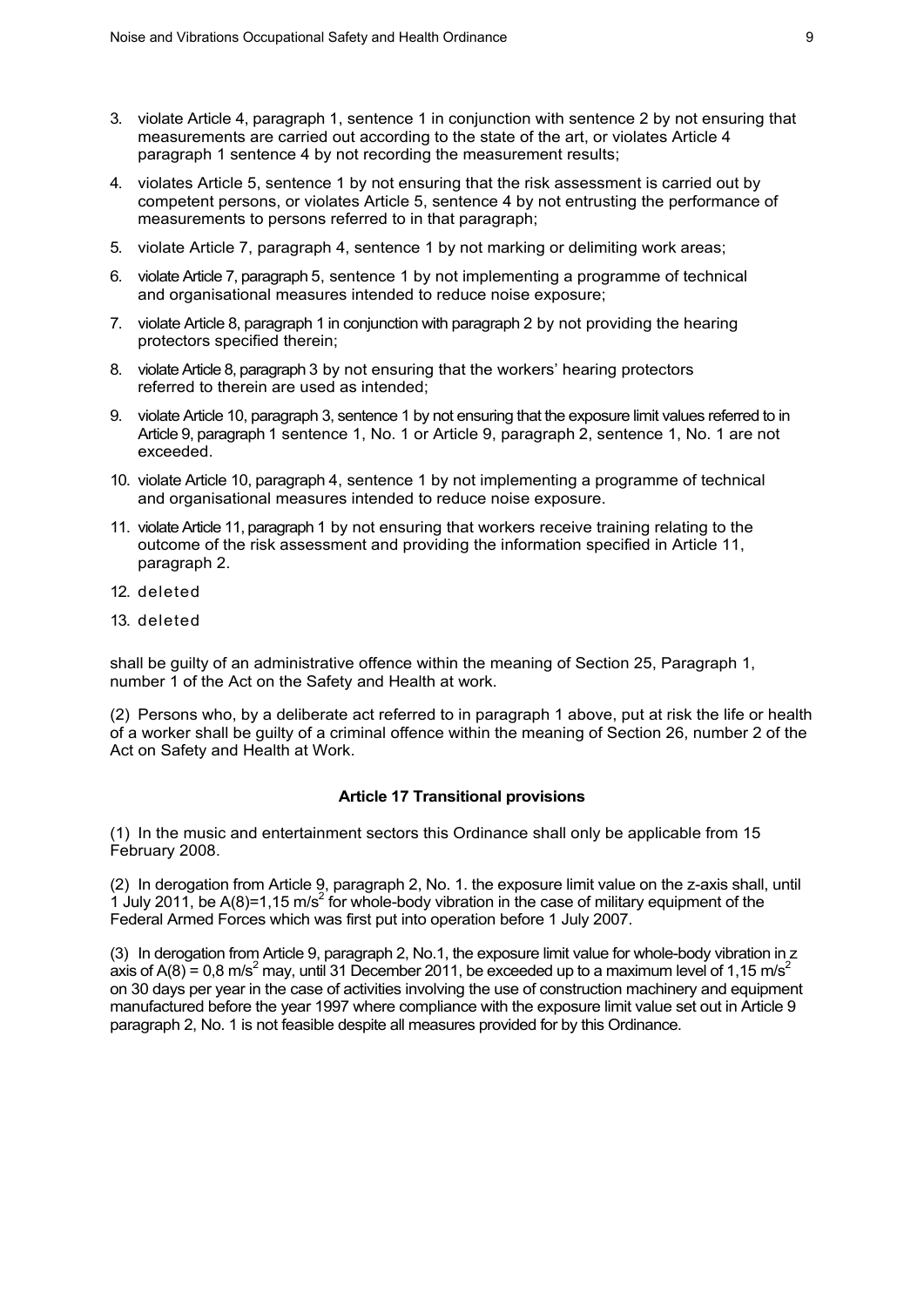# **Annex Vibration**

#### **1. Hand-Arm Vibration**

1.1 Identification and assessment of exposure

The assessment of the level of exposure to hand-arm vibration is performed according to the state of the art based on the calculation of the daily exposure value normalised to an eighthour reference period A(8) expressed as the square root of the sum of the squares (rms)(total value) of the frequency-weighted acceleration values determined on the orthogonal axes ahwx, ahwy, ahwz.

The assessment of the level of exposure may be carried out on the basis of an estimate based on information provided by the manufacturers concerning the level of vibration emission from the work equipment used, and based on the observation of specific work practices or on measurement.

#### 1.2 Measurement

When measurement is employed in accordance with Article 4, paragraph 2

- a) the methods used may include sampling, which must be representative of the personal exposure of a worker to the mechanical vibration in question; the methods and apparatus used must be adapted to the particular characteristics of the mechanical vibration to be measured, to ambient factors and to the characteristics of the measuring apparatus
- b) in the case of devices which need to be held with both hands, measurements must be made on each hand. The exposure is determined by reference to the higher value of the two; information for the other hand shall also be given.
- 1.3 Interferences

Article 3, paragraph 3, sentence 2 will apply in particular where the mechanical vibration interferes with the proper handling of controls or reading of indicators.

1.4 Indirect risks

Article 3, paragraph 3, sentence 2 will apply in particular when the mechanical vibration interferes with the stability of structures or the security of joints.

1.5 Individual protectors

Personal protective equipment against hand-arm vibration may contribute to the programme of measures referred to in Article 10, paragraph 4

#### **2. Whole-Body Vibration**

2.1 Assessment of Exposure

The assessment of the level of exposure to whole-body vibration is performed according to the state of the art and is based on the calculation of the daily exposure A(8) normalised to an eight-hour reference period; it is calculated on the basis of that corrected (rms) value of the frequency-weighted accelerations 1,4  $_{\text{awx}}$ , 1,4  $_{\text{awx}}$  or  $_{\text{awz}}$  determined on three orthogonal axes x, y or z which results in the shortest period before the exposure action value or exposure limit value is exceeded. The assessment of the level of exposure may be carried out on the basis of an estimate based on information provided by the manufacturers concerning the level of vibration emission from the work equipment used and based on the observation of specific work practices or on measurement.

2.2 Measurement

When measurement is employed in accordance with Article 4, paragraph 2, the methods may include sampling, which must be representative of the personal exposure of a worker to the mechanical vibration in question. The methods used must be adapted to the particular characteristics of the mechanical vibration to be measured, to ambient factors and to the characteristics of the measuring apparatus.